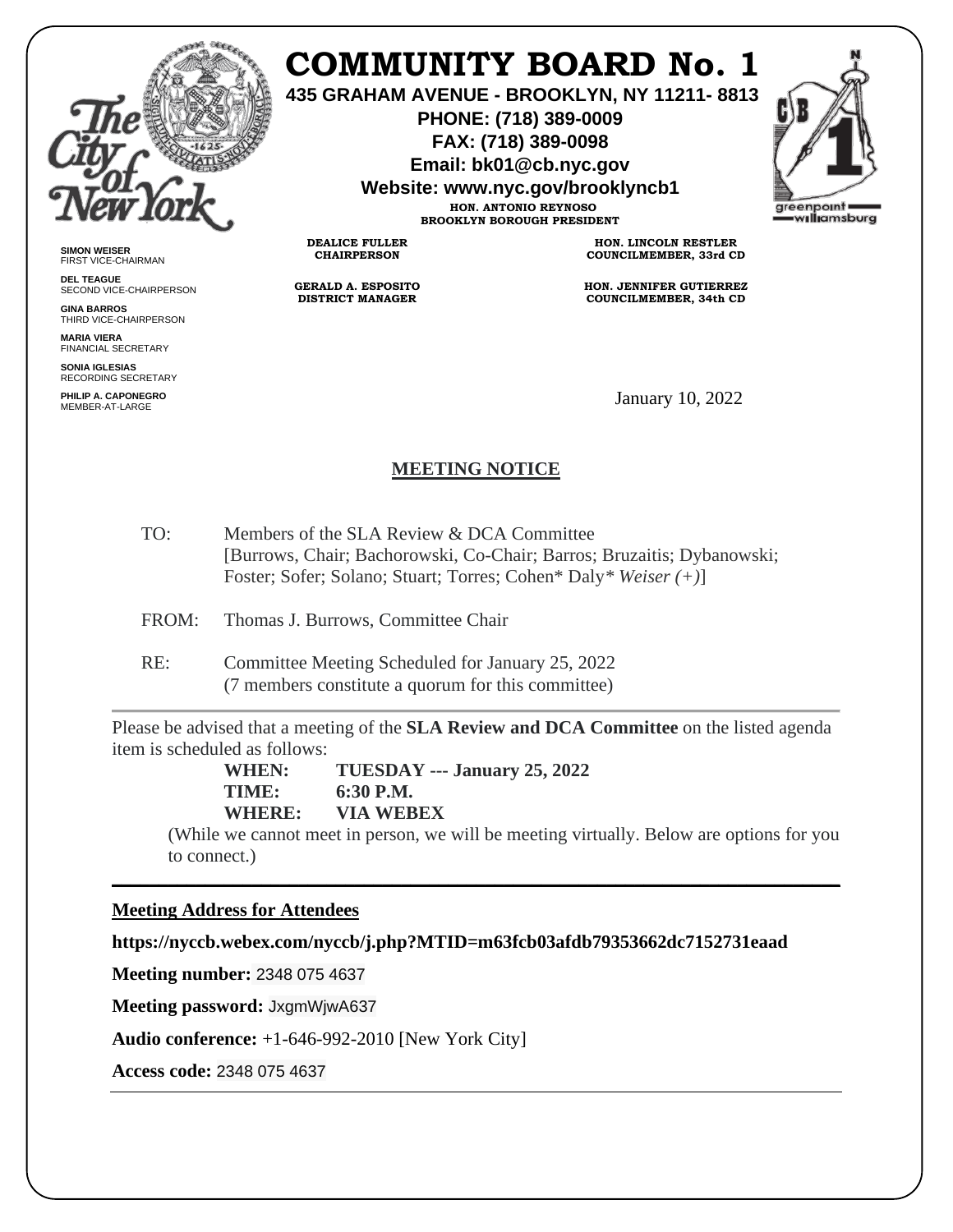#### **AGENDA**

#### **(I.) LIQUOR LICENSES**

#### **NEW**

1) 270 Meserole Rest Corp., dba TBD, 272 Meserole Street (New, liquor, wine, beer, cider, bar, tavern)

2) Berry Golf Club LLC, dba Cinderella Story, 8 Berry Street, (Corporate Change, liquor, wine, beer, cider, rest)

3) Corp to be Formed, 232 Varet Street, (New, liquor, wine, beer, cider, bar, tavern)

4) Don Pancho Villa Restaurant LTD, 189 Borinquen Place, (All night Permit)

5) Edith's Eatery LLC, dba Edith's Eatery and Grocery, Expansion onto Municipal Property 6)New York Events Inc., dba The Garden Carver (plant based cafe), 187 Grand Street, (New, wine, beer, cider, rest)

7) Plant Based Pizza Williamsburg LLC, dba TBD, 235 Kent Avenue, (New, liquor, wine, beer, cider, rest

8) Room and Boards LLC, dba TBD, 132 Havemeyer Street, Store #2, (New, liquor, wine, beer, cider, bar)

9) Samuel Neely Entity TBA, dba Super Burrito, 320, Bedford Avenue, (New, liquor, wine, beer, cider, rest)

10) Silo Brooklyn LLC, dba Silo, 90 Scott Avenue, (New, liquor, wine, beer, cider, bar, tavern)

### **RENEWAL**

1) 161 Grand St. Rest. Inc., dba Fresh Kills Bar, 161 Grand Street, (Renewal, liquor, wine, beer, cider, bar/tavern)

2) 301 Tavern Corp. dba General Public, 301 Ainslie Street, (Renewal, liquor, wine, beer, cider, bar, tavern)

3) 451 Graham Avenue Corp, dba The Richardson, 451 Graham Avenue, (Renewal, liquor, wine, beer, cider, bar/tavern)

4) 559 Lorimer Corp., Dba Metropolitan, 559 Lorimer Street, (Renewal, liquor, wine, beer, cider, night club)

5) Aura Cocina & Bar Inc. dba Aura, 315 Meserole Street, (Renewal, liquor, wine, beer, cider, rest)

6) Bamonte Restaurant Corp., 32 Withers Street, (Renewal, liquor, wine, beer, cider, rest)

7) Bogart House LLC, dba Bogart House, 230 Bogart Street, (Renewal, liquor, wine, beer, cider, catering facility)

8) Brooklyn Ball Factory Inc., dba Brooklyn Ball Factory, 95 Montrose Avenue, (Renewal, wine, beer, cider, rest)

9) Café Mogador LLC, 133 Wythe Avenue, (Renewal, liquor, wine, beer, cider, rest)

10) Casa Ora LLC, 148 Meserole Street, (Renewal, liquor, wine, beer, cider, rest)

11) Dow Young Group Inc., dba The Commodore, 366 Metropolitan Avenue, (Renewal, liquor, wine, beer, cider, bar, tavern)

12) Graham Central Café LTD, 442 Graham Avenue, (Renewal, wine, beer, cider, rest) 13) HTL Greenpoint LLC, dba The Moonlight Mile, 200 Franklin Street, Unit C1, (Renewal, liquor, wine, beer, cider, bar, tavern)